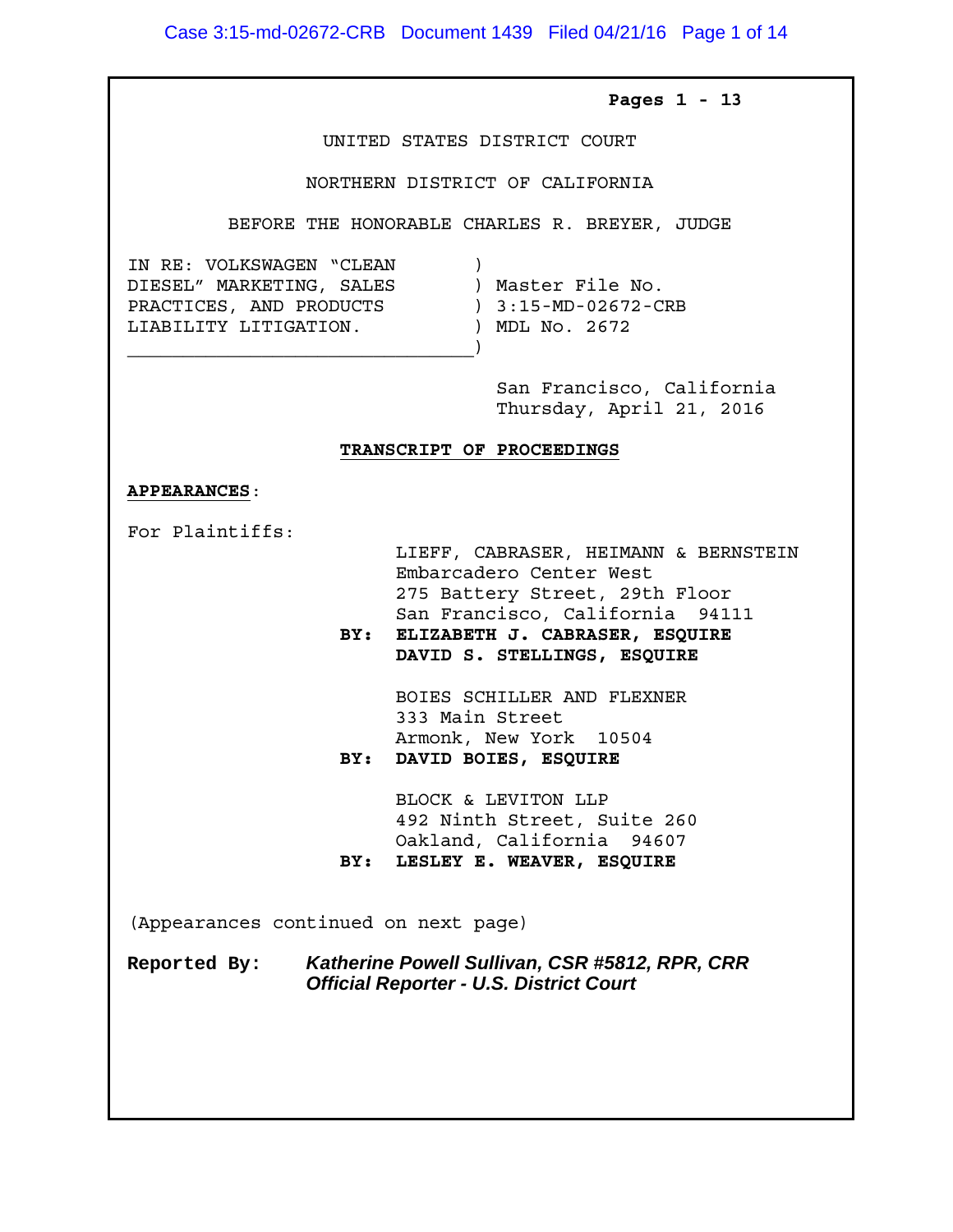| APPEARANCES (CONTINUED):                  |                                                                                                                                                                                                            |
|-------------------------------------------|------------------------------------------------------------------------------------------------------------------------------------------------------------------------------------------------------------|
| For Plaintiffs:<br>BY:                    | UNITED STATES DEPARTMENT OF JUSTICE<br>Environment and Natural Resources<br>Division<br>P.O. Box 7611<br>Washington, DC 20044-7611<br>JOSHUA H. VAN EATON, TRIAL ATTORNEY<br>BETHANY ENGEL, TRIAL ATTORNEY |
|                                           | FEDERAL TRADE COMMISSION<br>600 Pennsylvania Avenue N.W.<br>Mailstop CC-9528<br>Washington, DC 20580<br>BY: JOHATHAN COHEN, ATTORNEY<br>MICHELLE SHAFFER, ATTORNEY                                         |
| For Volkswagen:<br>BY:                    | HERZFELD AND RUBIN, P.C.<br>125 Broad Street<br>New York, New York 10004<br>JEFFREY L. CHASE, ESQUIRE<br>MICHAEL B. GALLUB, ESQUIRE                                                                        |
| BY:                                       | SULLIVAN AND CROMWELL LLP<br>125 Broad Street<br>New York, New York 10004<br>ROBERT J. GIUFFRA, JR., ESQUIRE<br>SHARON L. NELLES, ESQUIRE                                                                  |
| For Defendant Porsche Cars North America: | ALSTON & BIRD, LLP<br>1201 West Peachtree Street<br>Atlanta, Georgia 30309-3424<br>BY: CARI K. DAWSON, ESQUIRE                                                                                             |
| BY:                                       | For Defendant Robert Bosch GmbH and Robert Bosch LLC:<br>CLEARY GOTTLIEB STEEN & HAMILTON LLP<br>2000 Pennsylvania Avenue, NW<br>Washington, D.C. 20006-1801<br>MATTHEW D. SLATER, ESQUIRE                 |
| in the minutes.)                          | (Multiple other counsel present in the courtroom as reflected                                                                                                                                              |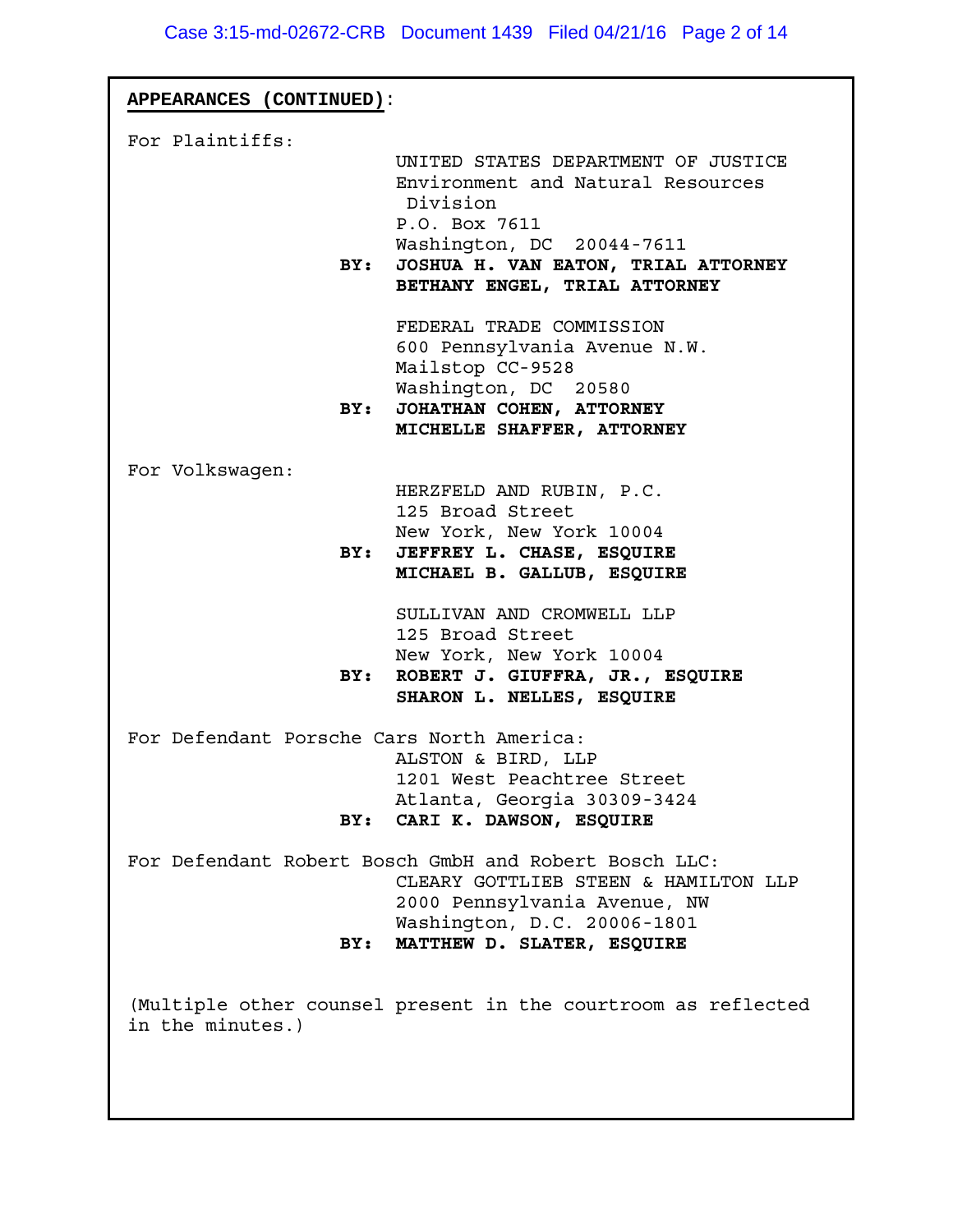Case 3:15-md-02672-CRB Document 1439 Filed 04/21/16 Page 3 of 14

| 1  | Thursday - April 21, 2016<br>$8:02$ a.m.                      |
|----|---------------------------------------------------------------|
| 2  | P R O C E E D I N G S                                         |
| 3  | $---000---$                                                   |
| 4  | THE CLERK: Calling case 15-MD-2672, In re Volkswagen          |
| 5  | and Clean Diesel Marketing Sales Practices and Products       |
| 6  | Liability Litigation.                                         |
| 7  | Appearances, Counsel.                                         |
| 8  | Counsel, if you would come forward to the podium.             |
| 9  | MS. CABRASER: Good morning, Your Honor. Elizabeth             |
| 10 | Cabraser, lead counsel on behalf of the PSC for plaintiffs.   |
| 11 | THE COURT: Good morning.                                      |
| 12 | MR. VAN EATON: Good morning, Your Honor. Josh                 |
| 13 | Van Eaton for the Justice Department, government coordinating |
| 14 | counsel. Here with my colleague Beth Engel.                   |
| 15 | So Your Honor knows, the FTC is also present today and, I     |
| 16 | believe, will make an appearance.                             |
| 17 | THE COURT:<br>Great.                                          |
| 18 | MR. COHEN: Good morning, Your Honor. Jonathan Cohen           |
| 19 | for the Commission. With me today, as well, is my co-counsel  |
| 20 | Michelle Shaffer.                                             |
| 21 | Good morning, Your Honor. Robert<br>MR. GIUFFRA:              |
| 22 | Giuffra, Sullivan and Cromwell, lead counsel for Volkswagen.  |
| 23 | I'm here with my colleague Sharon Nelles, and also Jeff Chase |
| 24 | from the Herzfeld & Rubin firm.                               |
| 25 | THE COURT: All right.                                         |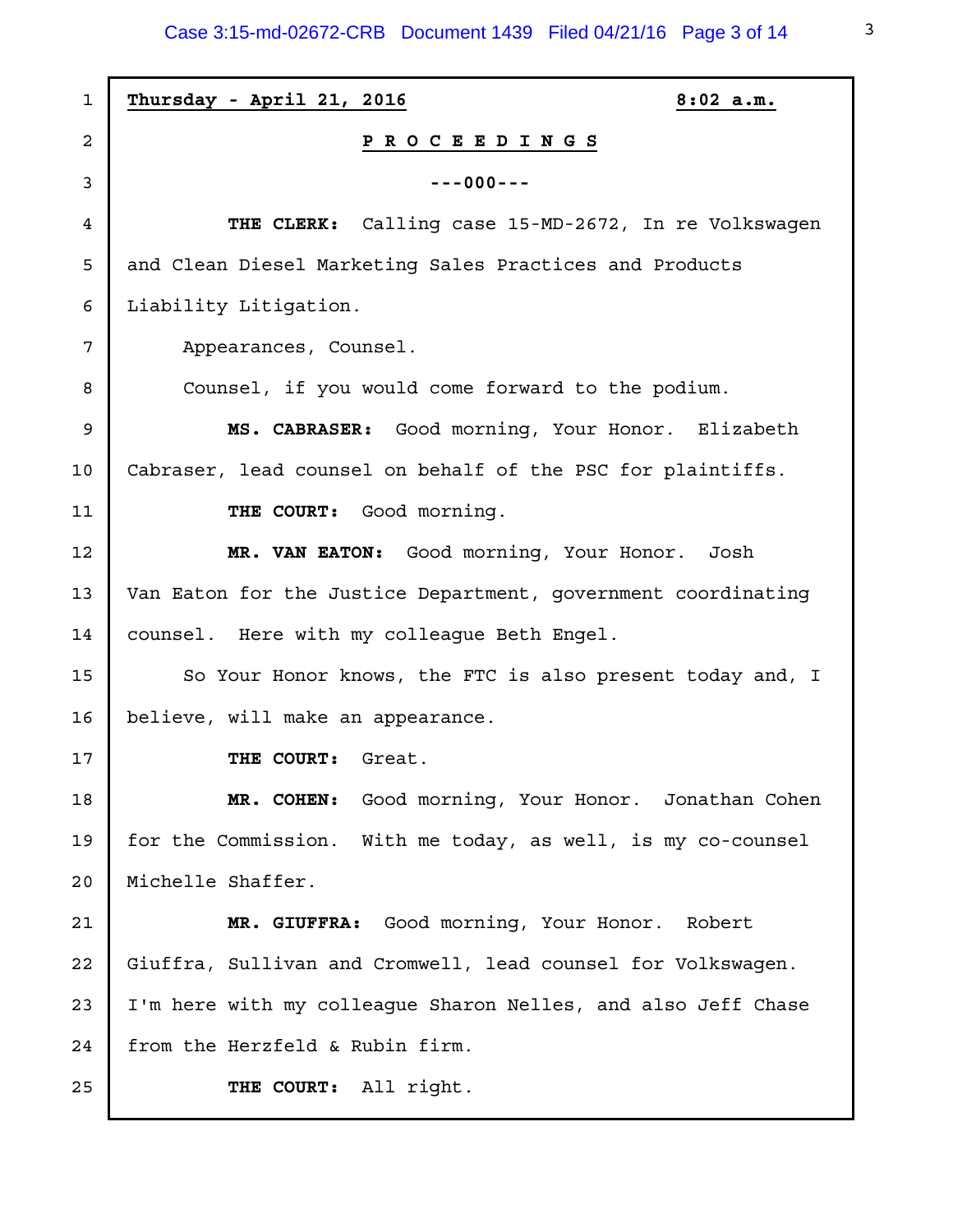Case 3:15-md-02672-CRB Document 1439 Filed 04/21/16 Page 4 of 14

**MR. GIUFFRA:** Good morning. **THE COURT:** Good morning. **MS. DAWSON:** Good morning, Your Honor. Cari Dawson, Alston & Bird, liaison counsel for the Porche defendants. **THE COURT:** Welcome. **MR. SLATER:** Good morning. Matthew Slater, Cleary Gottlieb, on behalf of Robert Bosch GmbH and Robert Bosch LLC. Thank you. **THE COURT:** Thank you. Well, good morning. Let me advise you, as I'm sure you are all aware, that we are subject to CourtCall. That is, a number of people have called in this morning and are participating in the audio portion of the hearing by way of CourtCall. And we welcome you. I received a proposed agenda. And the first item on that agenda is an update on settlement discussions. As we left this matter on March 24th, I said to the parties that by April 21st, today, I wanted a concrete plan for addressing the issue of the cars on the road that are out of compliance with environmental regulations. I am extremely pleased to report that the parties have come up with a concrete plan by today's date. And I would like to publicly thank them and also to disclose the nature of the agreements that have been arrived at. I have received information that the parties have 1 2 3 4 5 6 7 8 9 10 11 12 13 14 15 16 17 18 19 20 21 22 23 24 25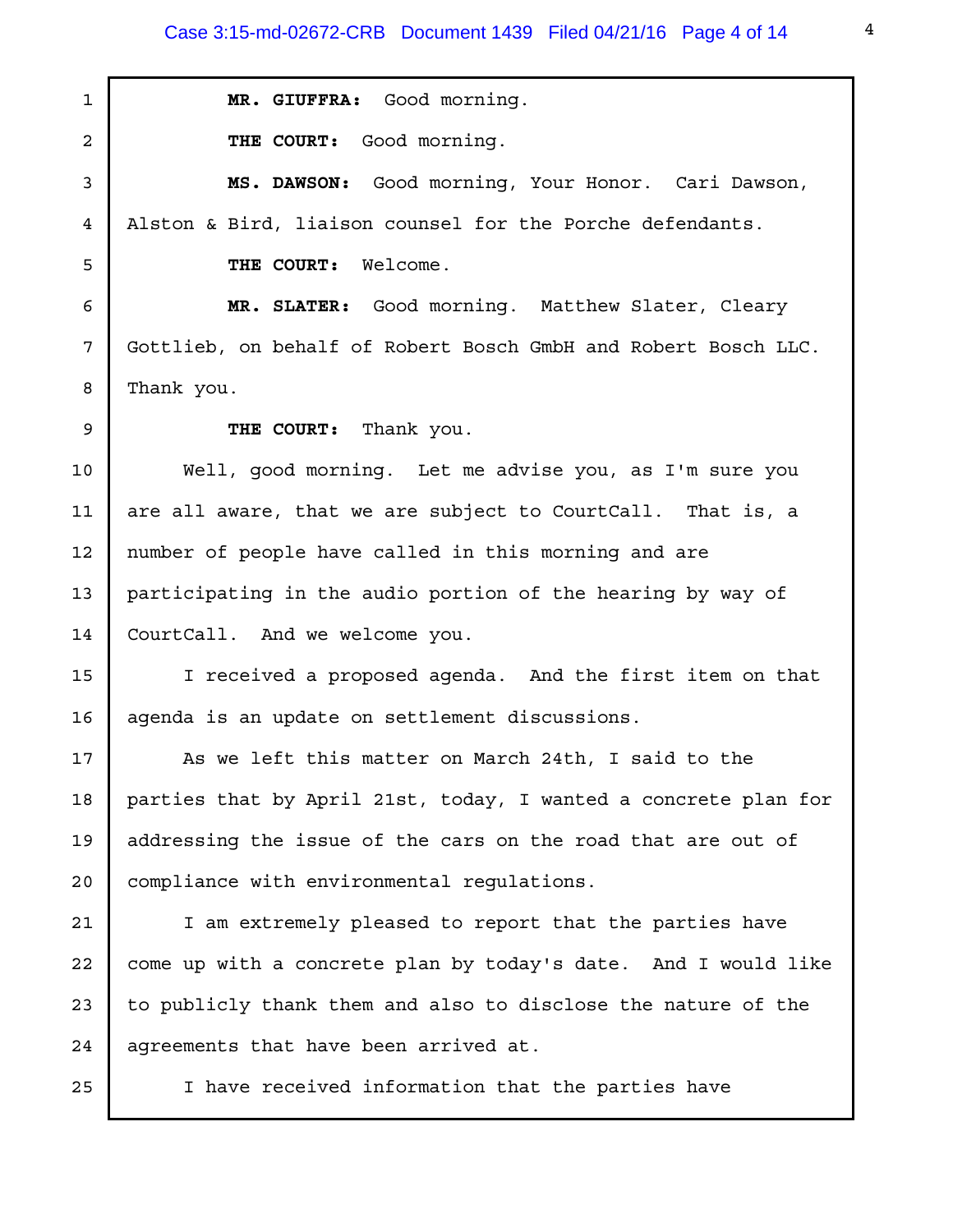#### Case 3:15-md-02672-CRB Document 1439 Filed 04/21/16 Page 5 of 14

authorized the settlement master, Director Mueller, to inform me and report publicly that the United States, on behalf of the Environmental Protection Agency, the EPA, the California Air Resources Board, also known as CARB, in conjunction with the California Attorney General's Office and Volkswagen have reached an agreement in principle that addresses most of the affected cars.

In particular, they have reached an agreement in principle as to what to do about the approximate 480,000 2-liter engine cars on the road and the associated environmental consequences resulting from the excess emissions from these vehicles.

It is my understanding that the Federal Trade Commission supports the agreement in principle, pending final Commission approval.

It is also my understanding that the agreement will give consumers several options, including the option to have Volkswagen buy back their vehicle; and, subject to governmental approval after further testing, the option to have the consumer's vehicle modified in accordance with the agreement; and for those consumers who have leased their car, to cancel the lease and return the car to Volkswagen.

The consumers will not have to elect which option to pursue until the consumer has had the opportunity to fully evaluate the details of each option. There is nothing for the consumer or their counsel to do until they receive the actual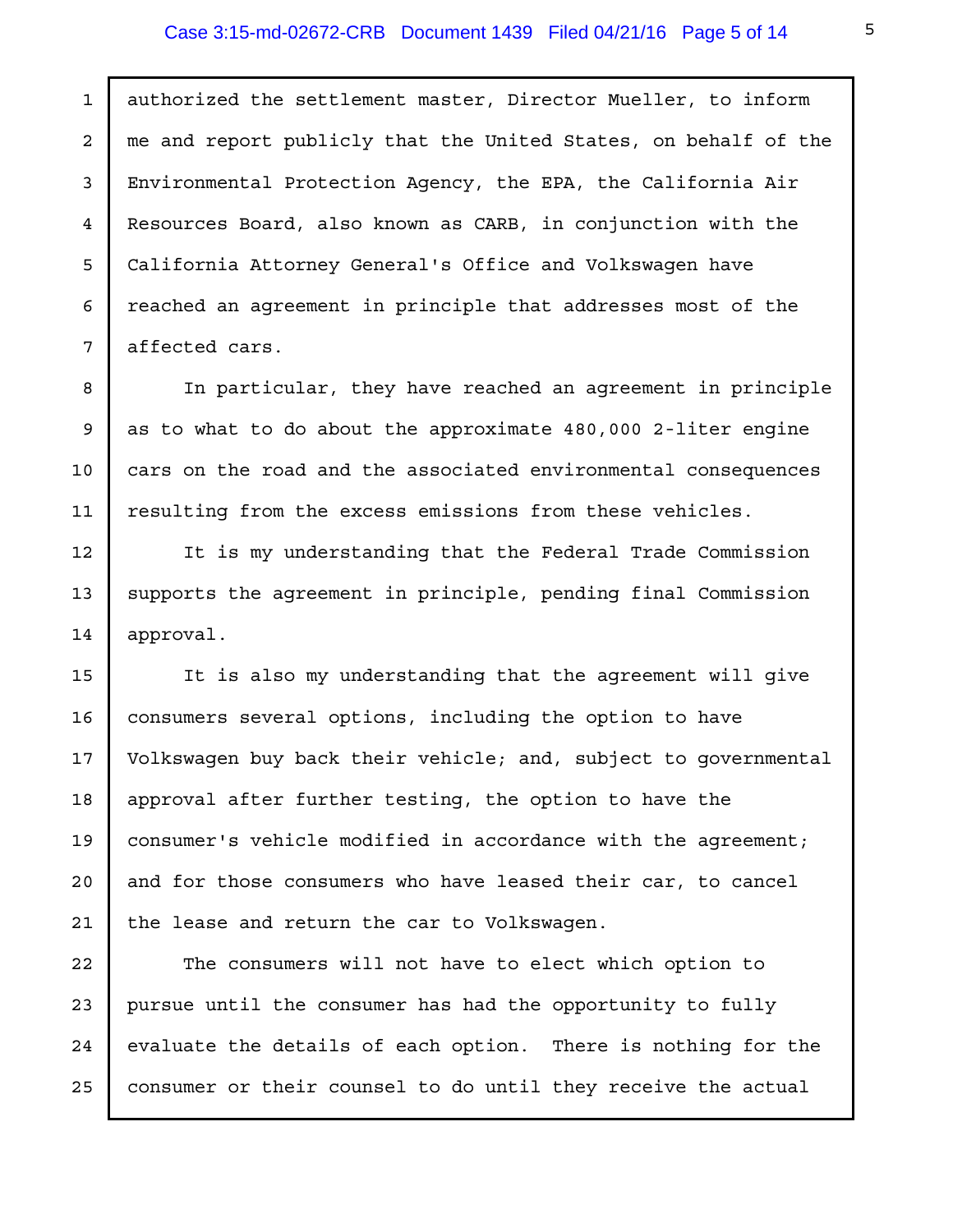formal notice.

1

2

3

4

5

6

7

8

I am also pleased to report that the Plaintiffs' Steering Committee has also reached an agreement in principle with Volkswagen. The combination of these agreements include payment of substantial compensation to the consumer class members in connection with the car buy back, the car modification, and cancellation of lease options I have previously discussed.

In addition, the agreement will fully address any excess emissions of NOx coming from these vehicles, and the environmental consequences from these excess emissions, by establishing a fund for appropriate remediation efforts. In addition to all these other matters, Volkswagen will be required to commit other funds to promote green automotive technology. 9 10 11 12 13 14 15

So, Mr. Van Eaton, on behalf of the governmental entities, do you agree with what I have just recited as the agreements in principle? 16 17 18

**MR. VAN EATON:** Yes, Your Honor. That absolutely is correct. And I wanted to emphasize, the Justice Department remains under the impression that the terms are confidential and subject to an existing court order requiring confidentiality of the terms. 19 20 21 22 23

24

25

**THE COURT:** I will address that.

**MR. VAN EATON:** Thank you, Your Honor.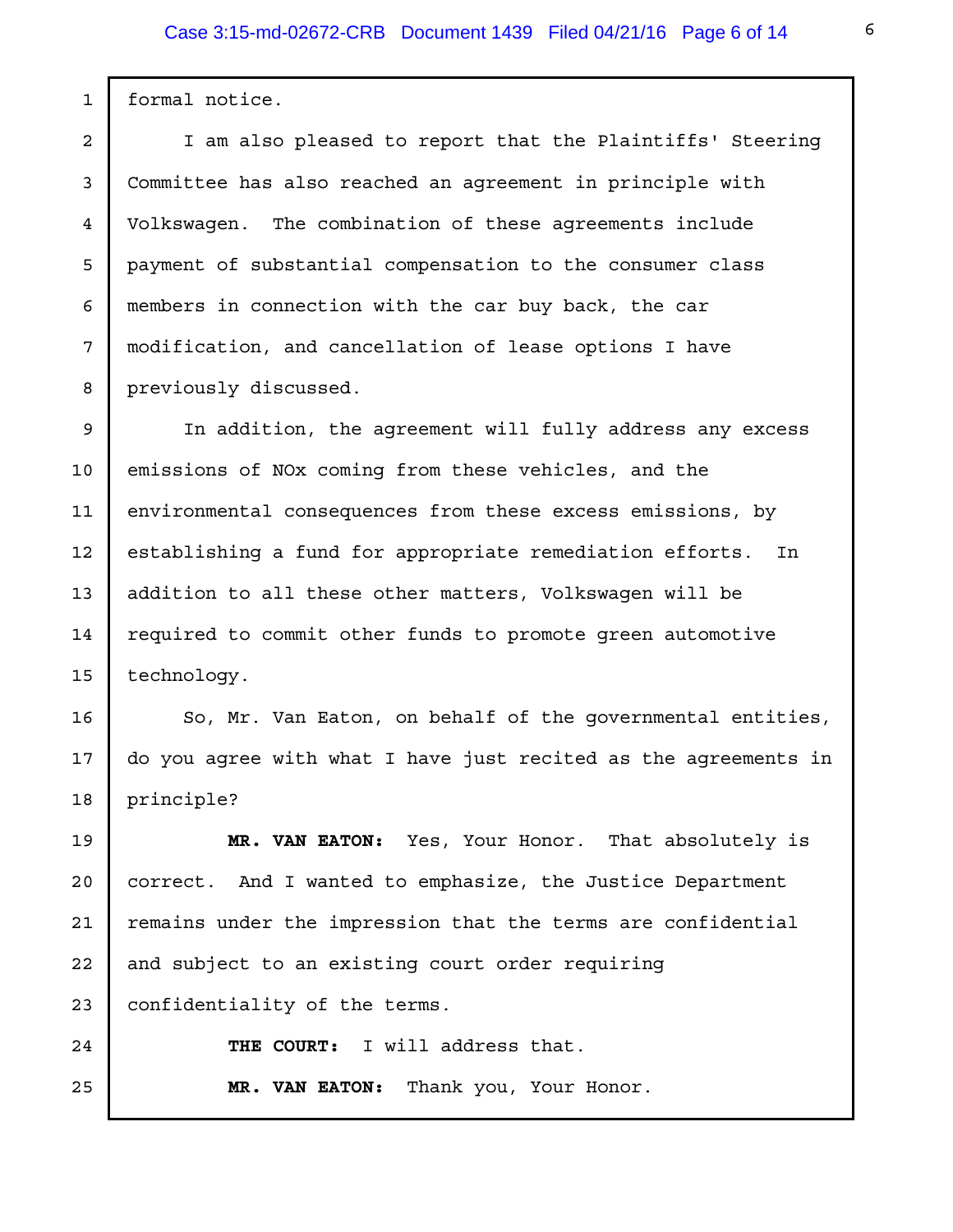| $\mathbf{1}$   | One other note, that the terms would not become effective       |
|----------------|-----------------------------------------------------------------|
| $\overline{a}$ | unless and until the parties are able to reduce this to a       |
| 3              | consent decree, upon which we would then seek public comment at |
| 4              | that time.                                                      |
| 5              | Thank you.                                                      |
| 6              | THE COURT: Absolutely. Thank you.                               |
| 7              | Ms. Cabraser, on behalf of Plaintiffs' Steering Committee.      |
| 8              | MS. CABRASER: Yes, Your Honor, that is correct. We              |
| 9              | have a ways to go with respect to documentation, class notice,  |
| 10             | the approval process, but we are now able to start on that way. |
| 11             | THE COURT: On behalf of the Volkswagen entities.                |
| 12             | MR. GIUFFRA: Yes, Your Honor. I'd like to first                 |
| 13             | thank the Court and Director Mueller for all you've done to     |
| 14             | promote this process. There's nothing like a deadline to focus  |
| 15             | persons' attention.                                             |
| 16             | We're not aware of another MDL that's moved as quickly as       |
| 17             | this one. I think we first met in December, and now we're at    |
| 18             | this point four months later.                                   |
| 19             | And I think that reflects that Volkswagen is committed to       |
| 20             | winning back the trust of its customers, its dealers, its       |
| 21             | requlators, and all Americans. And we think that these          |
| 22             | agreements are an important step forward on the road to making  |
| 23             | things right.                                                   |
| 24             | And, as Your Honor indicated, these agreements and the          |
| 25             | settlements that we hope will result will compensate fully all  |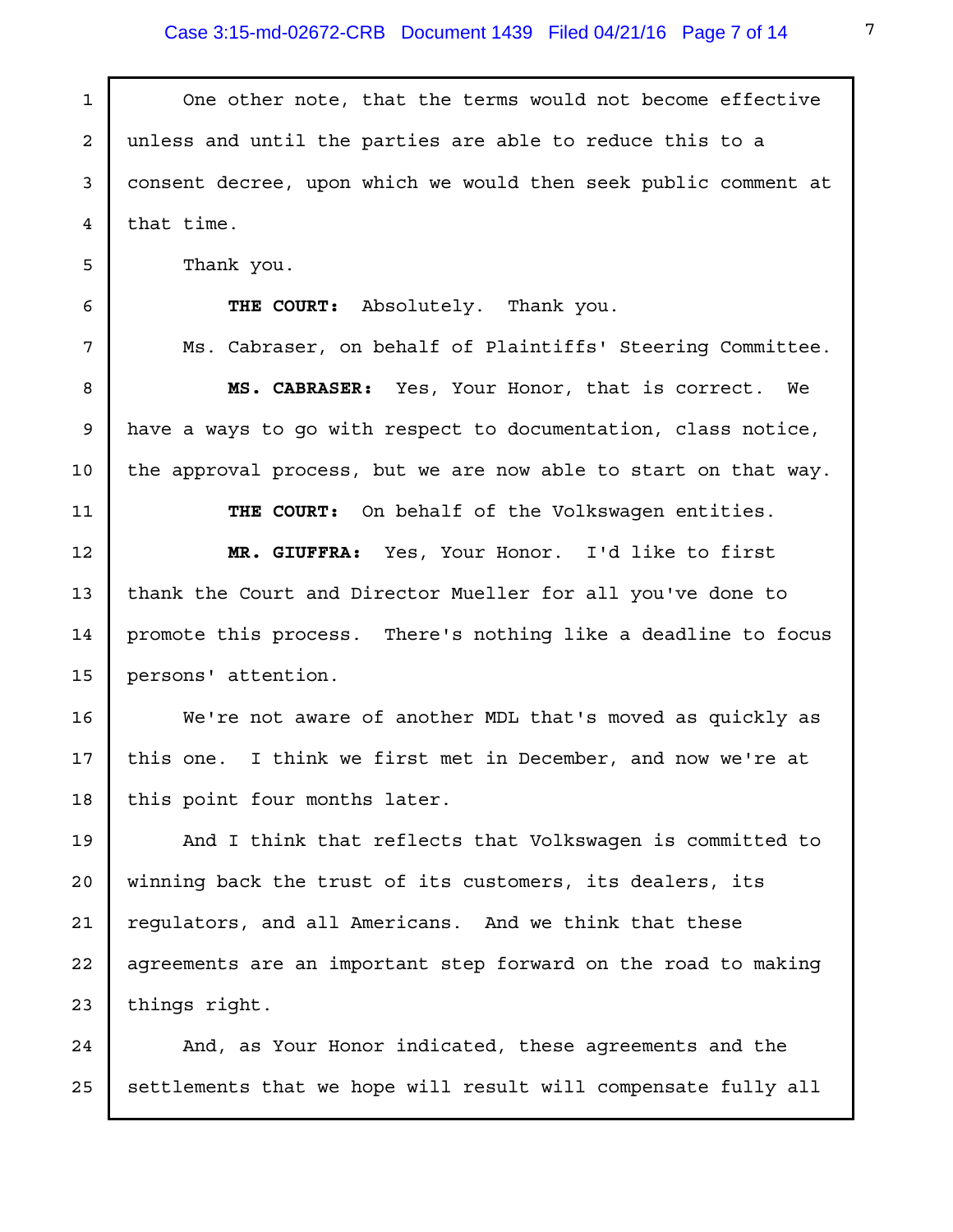## Case 3:15-md-02672-CRB Document 1439 Filed 04/21/16 Page 8 of 14

| $\mathbf{1}$ | customers and remediate all environmental issues. So we think   |
|--------------|-----------------------------------------------------------------|
| 2            | they're good for consumers, they're good for the environment,   |
| 3            | and they're good for Volkswagen.                                |
| 4            | And thank you, Your Honor.                                      |
| 5            | THE COURT: Thank you.                                           |
| 6            | Mr. Giuffra, you commented, I think, at the last hearing,       |
| 7            | that you had never worked so hard in the last 30 days. I think  |
| 8            | that was before March 24th. And I wanted to ask because this    |
| 9            | is a status report.                                             |
| 10           | (Laughter)                                                      |
| 11           | THE COURT: I wanted to get an update on that and find           |
| 12           | out whether in the month between March and April you exceeded   |
| 13           | that commitment. Is that correct?                               |
| 14           | MR. GIUFFRA: I think it's fair to say, Your Honor.              |
| 15           | In fact, we were all at Director Mueller's offices at literally |
| 16           | 3 o'clock in the morning on Saturday. We were working all       |
| 17           | weekend. And I dare to think about the number of hours I        |
| 18           | probably worked in the last month.                              |
| 19           | THE COURT: So you did exceed it.                                |
| 20           | MR. GIUFFRA: Close to 400, Your Honor.                          |
| 21           | THE COURT: That's perfect.                                      |
| 22           | (Laughter)                                                      |
| 23           | THE COURT: And I want to just simply tell you that              |
| 24           | it's my expectation -- I'm going to address this now -- it's my |
| 25           | expectation that even in this coming month you will be able to  |
|              |                                                                 |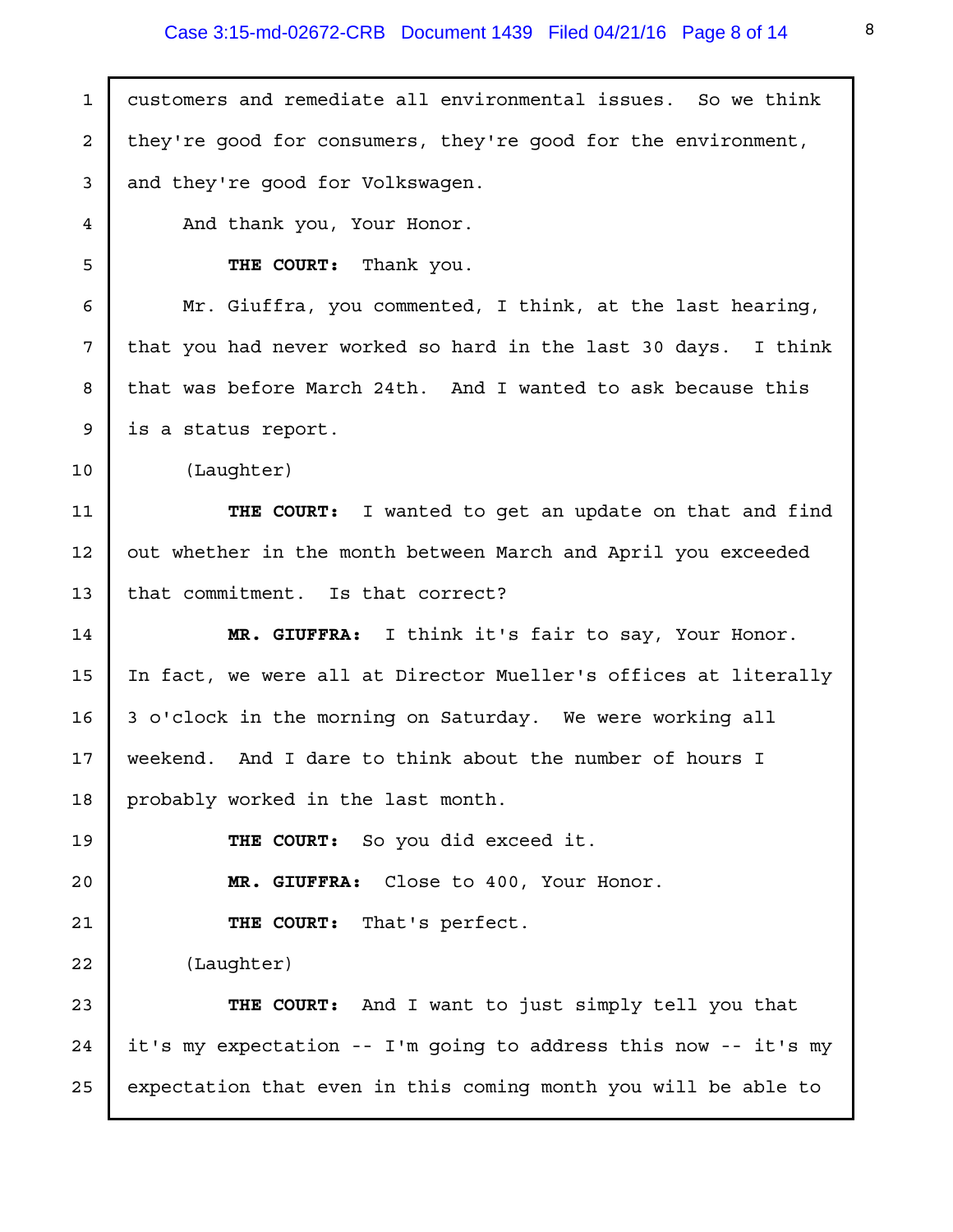| 1  | best your record again.                                        |
|----|----------------------------------------------------------------|
| 2  | (Laughter)                                                     |
| 3  | <b>THE COURT:</b> And we, the sports minded of us, call that   |
| 4  | a hat trick because you'll have three in a row.                |
| 5  | (Laughter)                                                     |
| 6  | THE COURT: And I appreciate that. Your family may              |
| 7  | not, but I appreciate that. And I think all the parties do.    |
| 8  | So thank you.                                                  |
| 9  | MR. GIUFFRA: Thank you, Your Honor.                            |
| 10 | And hopefully I'll get some of the summer off.                 |
| 11 | THE COURT: Some of the summer off. Well, it will all           |
| 12 | depend on how one defines summer.                              |
| 13 | (Laughter)                                                     |
| 14 | MR. GIUFFRA: Thank you very much, Your Honor.                  |
| 15 | THE COURT: Okay. So, as Mr. Giuffra and the parties            |
| 16 | have pointed out, there is a definite momentum to resolving    |
| 17 | these issues. As Ms. Cabraser points out, there is still a lot |
| 18 | of work to be done in terms of the details, in terms of the    |
| 19 | documentation.                                                 |
| 20 | So in order to bring this to a successful conclusion, I        |
| 21 | want to set some deadlines for the public disclosure of these  |
| 22 | documents and, of course, for the review by the public and     |
| 23 | those interested parties of these agreements.                  |
| 24 | First, the United States shall file any consent decrees        |
| 25 | memorializing their agreements with Volkswagen on or before    |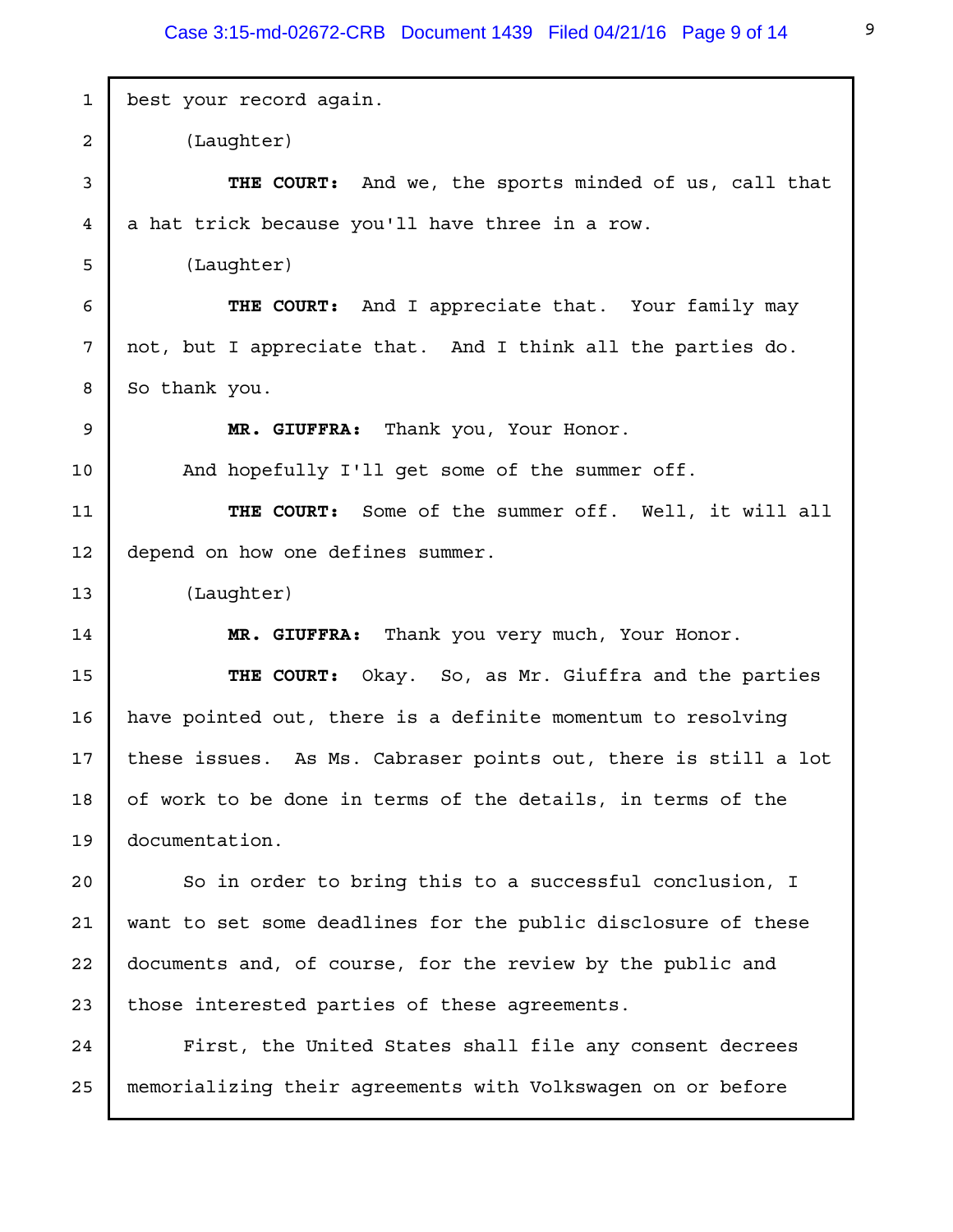June 21st, 2016. That is in about 60 days.

Second, the Plaintiffs' Steering Committee shall file a motion for preliminary approval of the settlement of the consumer class action complaint on or before June 21st, 2016.

The Court then will hold a hearing on the preliminary approval motion on July 26, 2016, at 8:00 a.m.

These filings will be public. And the public will have an opportunity to fully review and evaluate the proposed agreements before they are approved or acted upon by the Court.

However, in the meantime, while the final documents and details are being negotiated, and clients are being consulted, it is critically important, as the Justice Department points out, all governmental entities point out, that the negotiations and the tentative agreements remain confidential.

Therefore, I am ordering all parties, the United States, the Plaintiffs' Steering Committee and Volkswagen, to continue to keep the contents of the discussions and any proposed agreements confidential until they are filed with the Court. And today I am signing an order that says that.

I understand that the parties may have already agreed on the proposed order. I will ask you to file that today so I may review it and, if appropriate, enter it.

Yes.

**MR. VAN EATON:** Absolutely. We will send that to chambers as soon as the hearing concludes.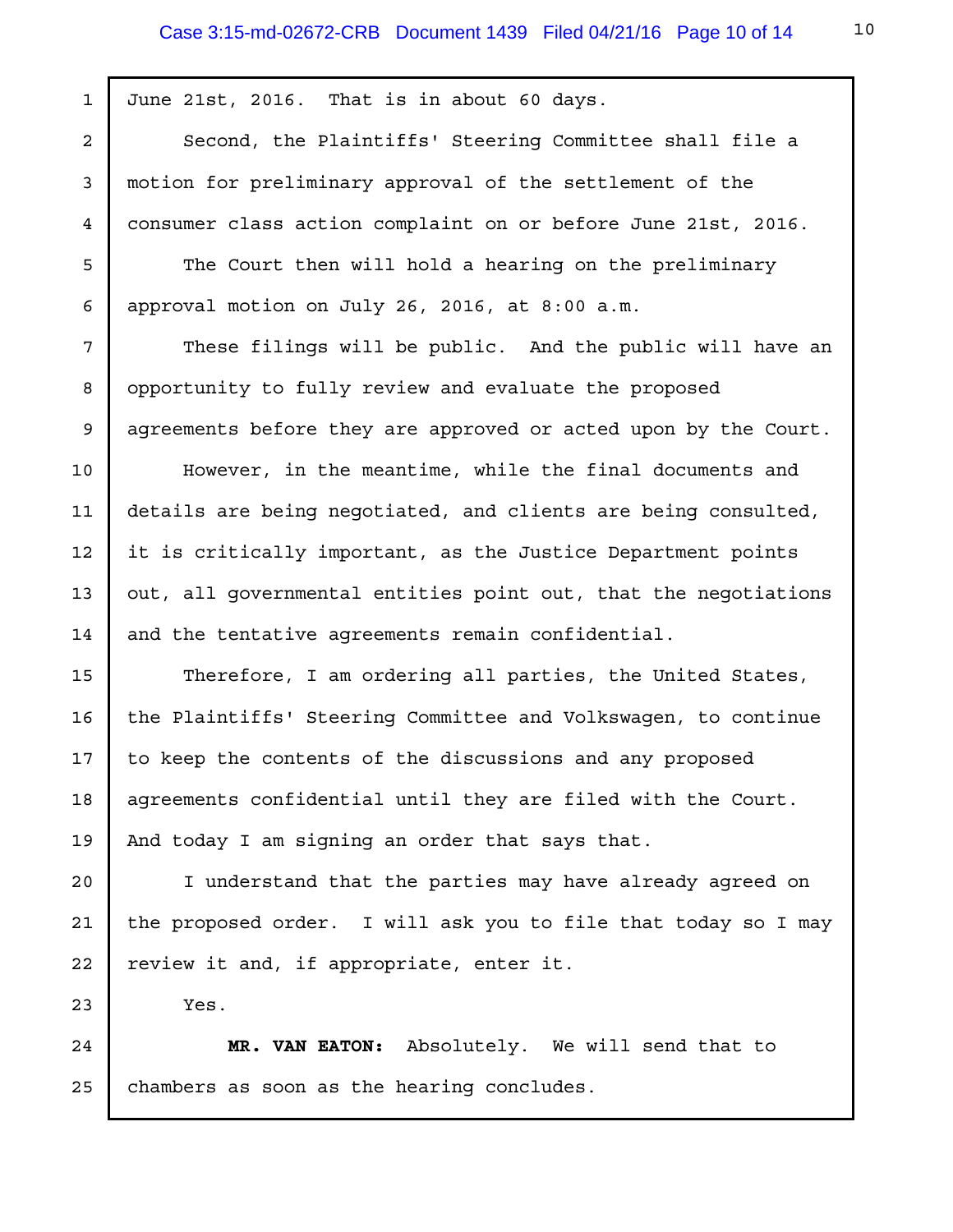Thank you.

1

2

3

4

5

6

7

8

9

10

11

12

13

14

15

16

17

18

19

20

21

22

**THE COURT:** Again, I want to emphasize perhaps something that is not -- I think it's worthy of further emphasis, is that the fact that there is confidentiality in the negotiation of the agreements in no way is intended to suggest that the public and interested parties will not have an opportunity to review and comment on any proposed agreement. That will take place. But while they are being negotiated, it is essential that they remain confidential.

There's, sort of, a second reason, if I might just point out, which is, this is a consumer class action in which there are many, many people affected by it. A number of people who may have no familiarity with litigation or class actions or the court processes. Yet these people who have purchased these vehicles are very concerned about what will happen with them financially and what will happen with their vehicle.

And I find it a disservice to have information about where people are in terms of negotiations sort of floated out there, which these consumers believe are probably the terms of any final agreement. It doesn't serve them well. It gives them some concern. It gives them some suggestion that perhaps maybe their particular concerns won't be addressed.

And that doesn't further either the settlement process, nor does it further the decision-making processes that they themselves will have to be engaged in, in a determination of 23 24 25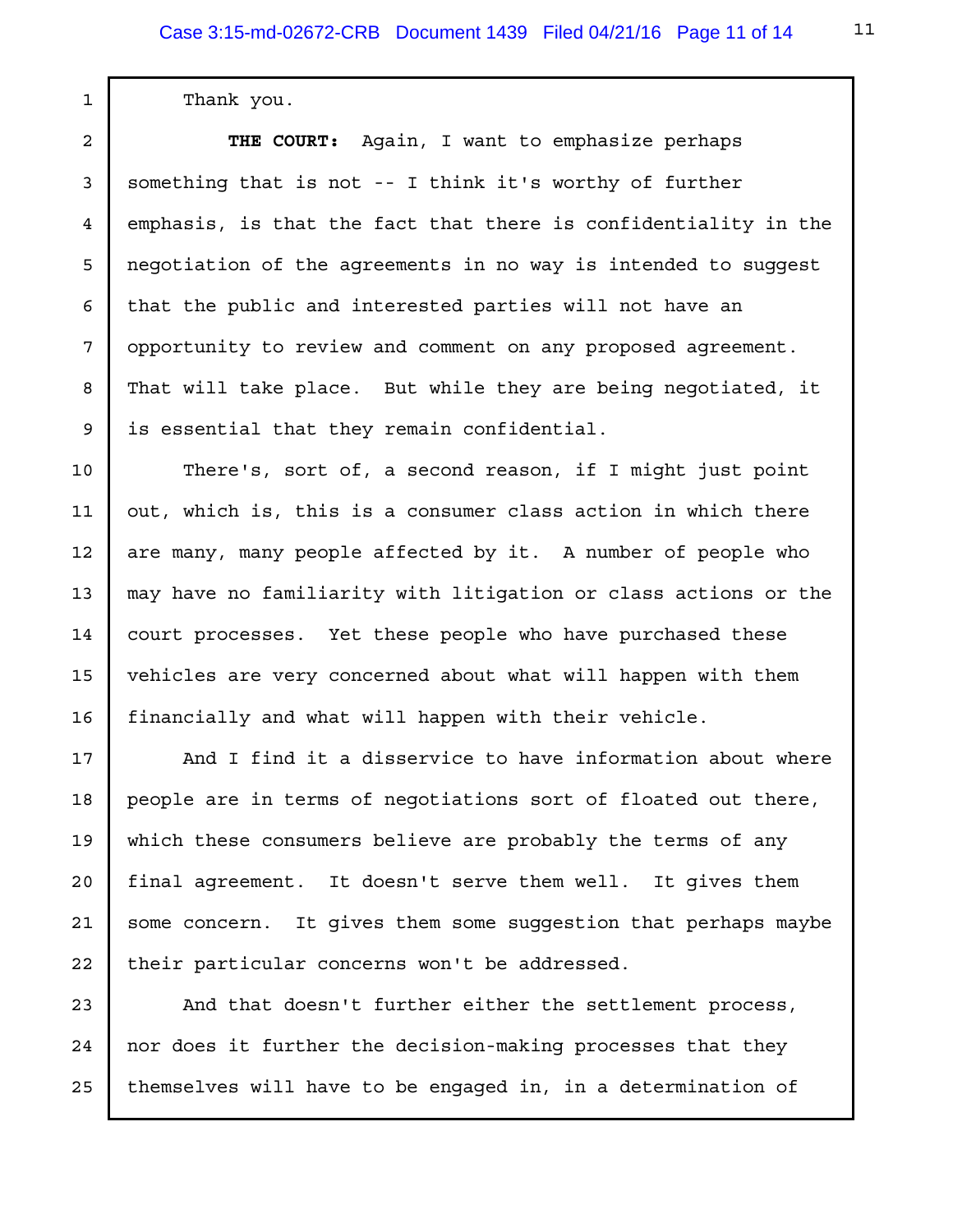whether or not a settlement is appropriate for them. And so I ask the parties, in the interests of everyone who is affected by this -- and I think the general public is affected by this -- to withhold judgment as to what is the appropriate settlement until they are presented with a proposed final settlement. Once they're presented with those documents, I will encourage the public and encourage the interested parties to make their views known. But until then, there is truly nothing for them to comment on at this point. Now, there are obviously several other issues that I have not discussed this morning. Nor have I addressed them. And, indeed, I am sure you are aware there are approximately 90,000 cars with 3-liter engines. As well, there are the issues of fines and penalties. It is the Court's expectation that the parties, in addition to finalizing the agreements that I've just discussed, will work expeditiously in resolving these outstanding issues. Now, I have set deadlines which are aggressive. In my opinion, the parties have met these deadlines. And they did so only because all of them, as reported by Director Mueller, put in extraordinary effort and hours, seven days a week, 14-hour-plus days over the last two weeks, including up to and through yesterday. Without the cooperation of the Department of Justice, the 1 2 3 4 5 6 7 8 9 10 11 12 13 14 15 16 17 18 19 20 21 22 23 24 25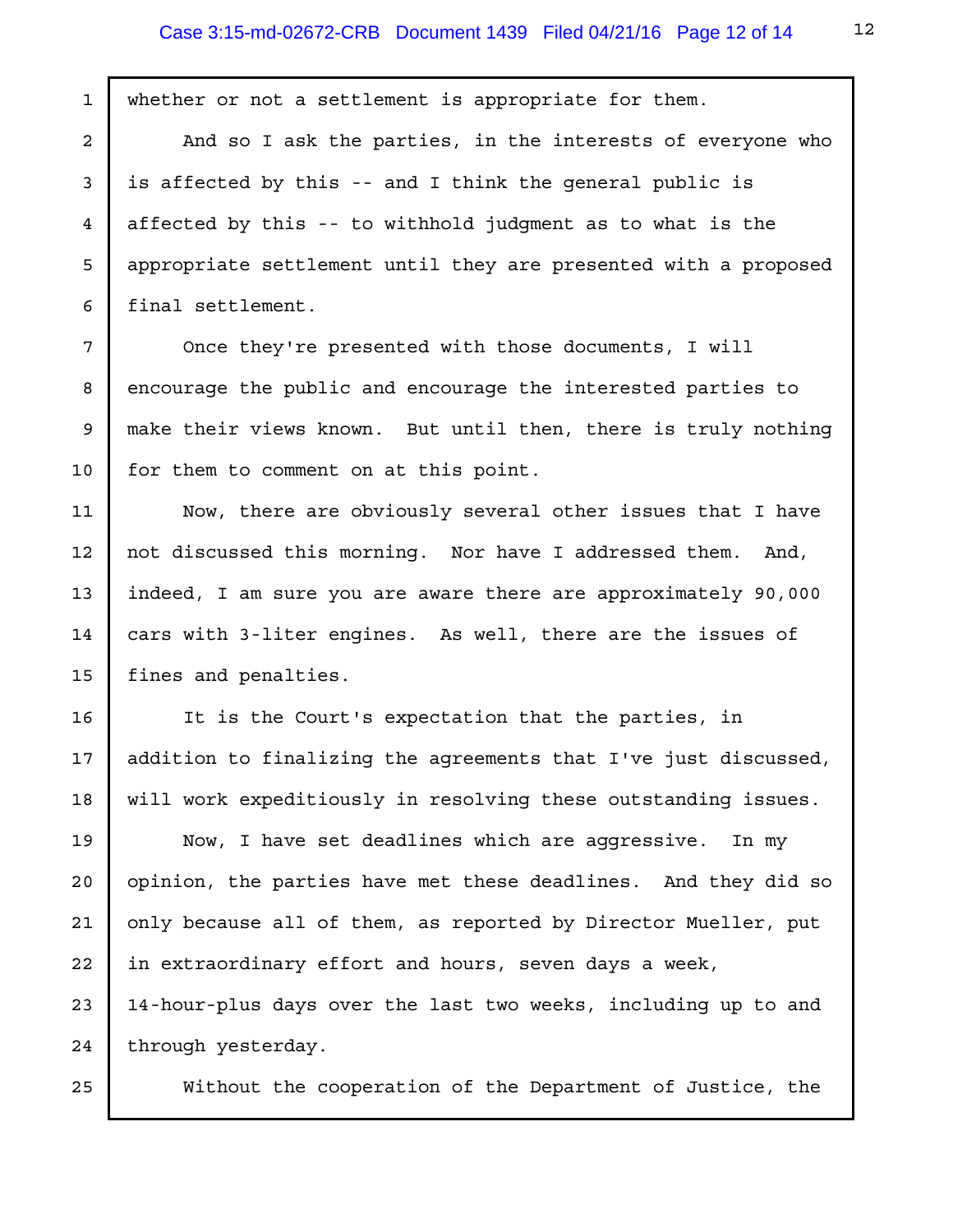| $\mathbf{1}$   | Plaintiffs' Steering Committee, EPA, CARB, and in particular    |
|----------------|-----------------------------------------------------------------|
| $\overline{a}$ | The Federal Trade Commission and Volkswagen, none of this would |
| 3              | have occurred today. So I want to thank you very much.          |
| 4              | And not leaving things to chance, I'm going to order            |
| 5              | another status conference on May 19th, 2016, at 8:00 a.m., just |
| 6              | to make sure -- I'll use an ill-advised pun -- that this is all |
| 7              | on track or on the road to a resolution of these matters.       |
| 8              | Thank you very much for coming.                                 |
| 9              | Yes, Mr. Van Eaton.                                             |
| 10             | MR. VAN EATON: May I approach, Your Honor?                      |
| 11             | THE COURT: Yes.                                                 |
| 12             | MR. VAN EATON: I wanted to clarify one thing. It's              |
| 13             | my understanding that the FTC will submit a separate order.     |
| 14             | And I just wanted to clarify that the deadline will be on track |
| 15             | with the other deadlines.                                       |
| 16             | I appreciate that. And, yes, I welcome<br>THE COURT:            |
| 17             | that from the FTC.                                              |
| 18             | MR. VAN EATON: Thank you.                                       |
| 19             | THE COURT: Because I haven't spoken to you in                   |
| 20             | particular, Counsel, I just want to thank you personally.       |
| 21             | MR. COHEN: Thank you, Your Honor.                               |
| 22             | THE COURT: Okay. We are adjourned.                              |
| 23             | MR. GIUFFRA: Thank you, Your Honor.                             |
| 24             | (At 8:19 a.m. the proceedings were concluded.)                  |
| 25             |                                                                 |